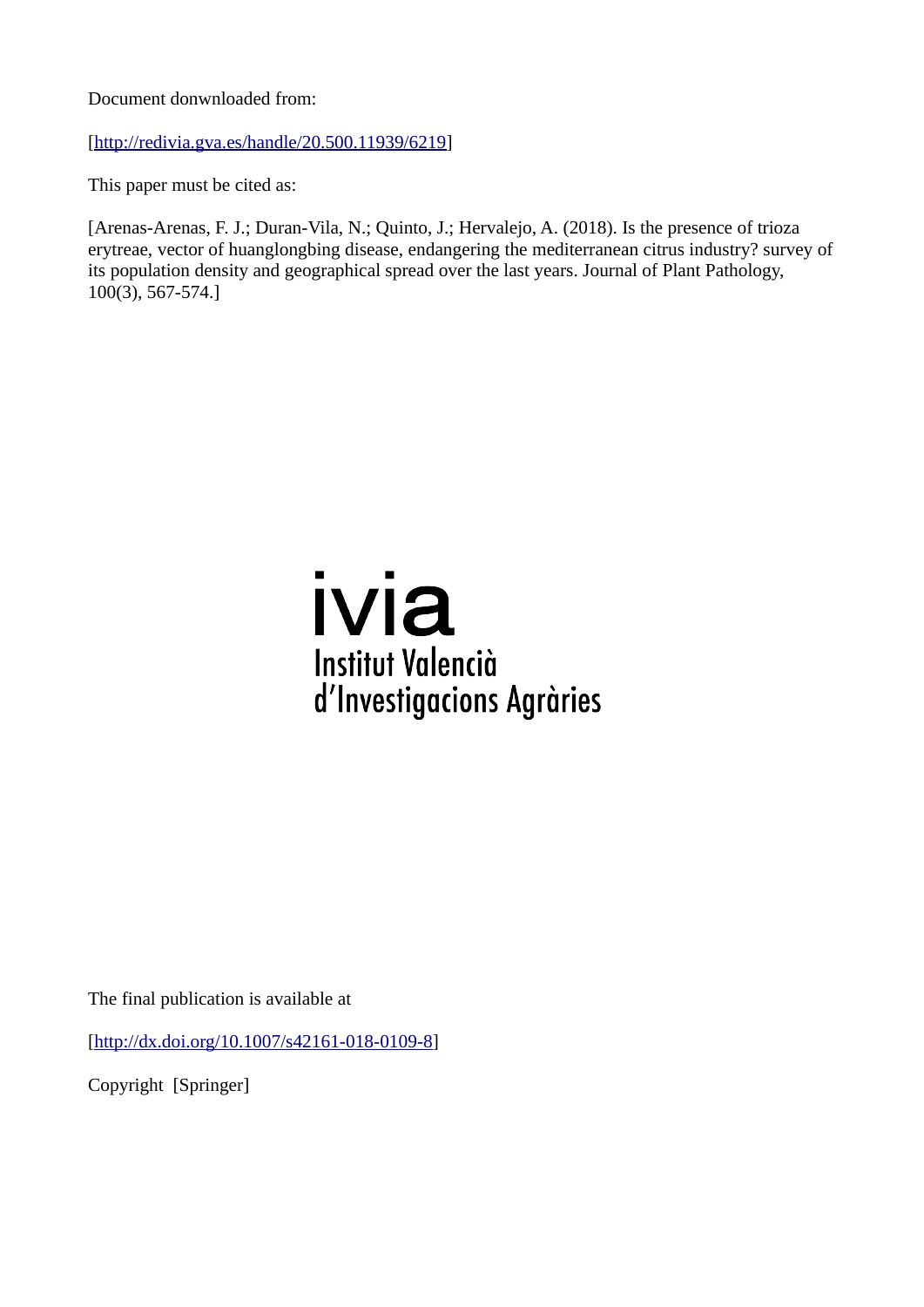## **IS THE PRESENCE OF** *Trioza erytreae***, VECTOR OF HUANGLONGBING DISEASE, ENDANGERING THE MEDITERRANEAN CITRUS INDUSTRY? SURVEY OF ITS POPULATION DENSITY AND GEOGRAPHICAL SPREAD OVER THE LAST YEARS**

**Arenas-Arenas, F.J.<sup>1</sup> , Duran-Vila, N.<sup>2</sup> , Quinto, J.<sup>1</sup> , Hervalejo, A.<sup>1</sup>**

*1 Instituto de Investigación y Formación Agraria y Pesquera de Andalucía (IFAPA), Centro Las Torres-Tomejil. Ctra. Sevilla-Cazalla Km. 12.2, CP 41200. Alcalá del Río, Sevilla, Spain 2 Instituto Valenciano de Investigaciones Agrarias (IVIA)/INIA. Carretera CV-315, Km. 10.7, CP 46113.*

*Moncada, Valencia, Spain*

Running title: *Trioza erytreae* in the Iberian Peninsula

*Corresponding author*: Arenas-Arenas, F.J.

e-mail address: [fjose.arenas@juntadeandalucia.es](mailto:fjose.arenas@juntadeandalucia.es)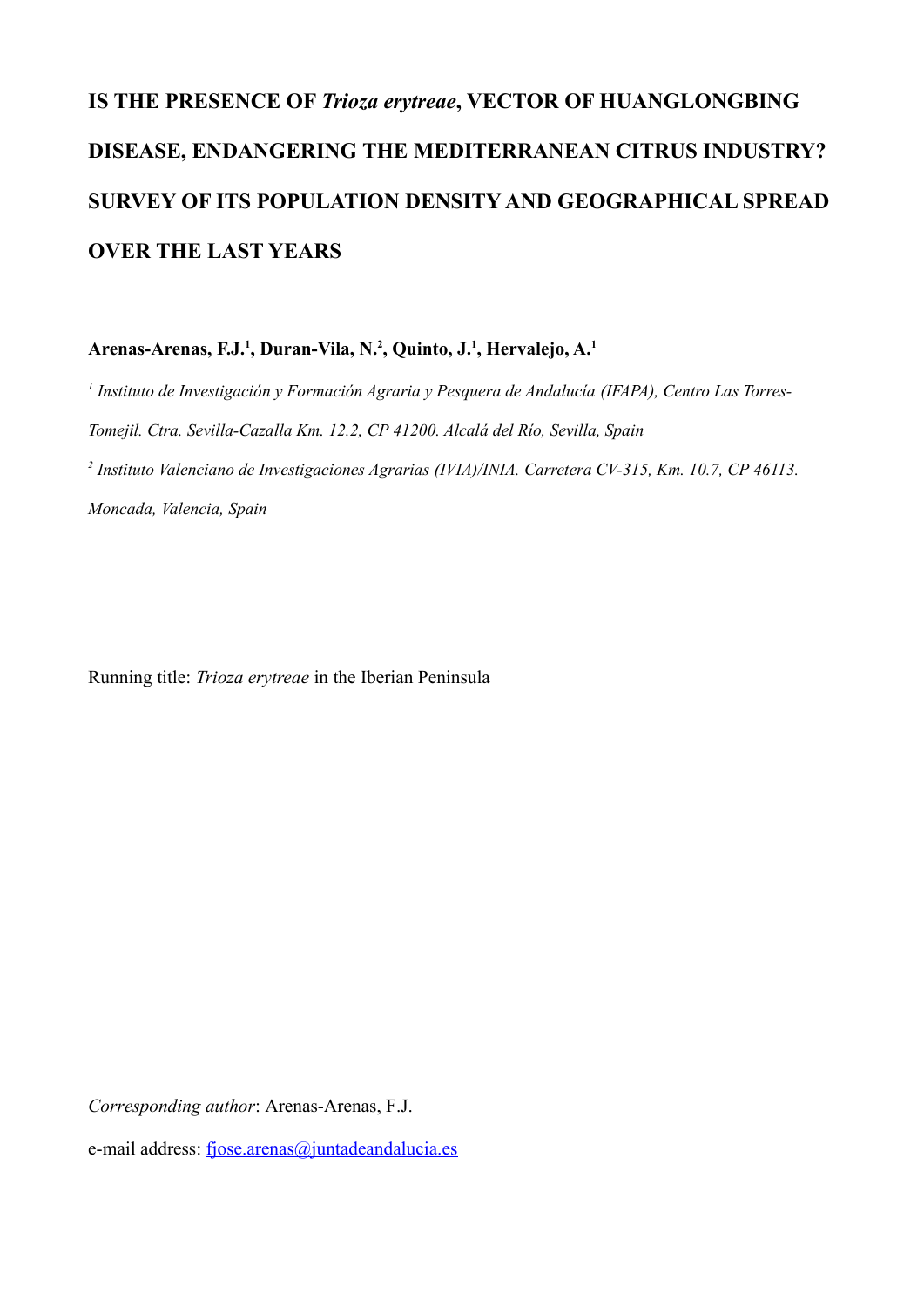#### **Summary**

Huanglongbing (HLB) is by far the most devastating disease of citrus crops across the world, because it promotes a progressive weakening of citrus trees (until death in around ten years) that also involves a sudden loss of their production capacity. The African psyllid *Trioza erytreae*, one of the two known vectors of the bacteria causing HLB, is present in the northwestern Iberian Peninsula only since 2014. A previous survey done in 2015 showed a considerably spread both towards the north and the south, so we proposed a large-scale survey in the subsequent two years in order to know its current distributional range, population density and, thus, the effectiveness of contingency plans. Our results evidence a growing number of new affected areas throughout the Iberian Peninsula as well as higher severity of its attacks, being currently present from San Xiao (Spain) to Maiorca (Portugal), over 400 kilometers of coastline. The greater ability of *T. erytreae* to reach new areas may be due to the existence of higher outbreaks and population densities, what represents a serious threat for the nearing citrus producing areas. If no further control and management measures are implemented, it seems unavoidable the *T. erytreae* spread across Europe.

### **Key words**

*Candidatus* Liberibacter spp.; *Citrus* spp.; degree of severity; Spain; Portugal

Psyllids (Hemiptera: Psylloideae) belong to a diverse group of small phytophagous insects closely related to aphids and white flies, whose action determines a typical set of symptoms to a wide range of cultivated plants, such as pear or olive trees (Casado *et al*., 2016). In recent years, scientists and agricultural agencies have paid special attention to these arthropods due to their role as vectors of diseases in crops of economic interest, as is the case of citrus crops. In this regard, the Asian citrus psyllid, *Diaphorina citri* Kuwayama, 1908 (Liviidae), and the African citrus psyllid, *T. erytreae* (Del Guercio, 1918) (Triozidae), are vectors of bacteria belonging to the genus '*Candidatus* (*Ca*.) Liberibacter spp.' (Koch's postulates have not been fulfilled yet), which is associated with the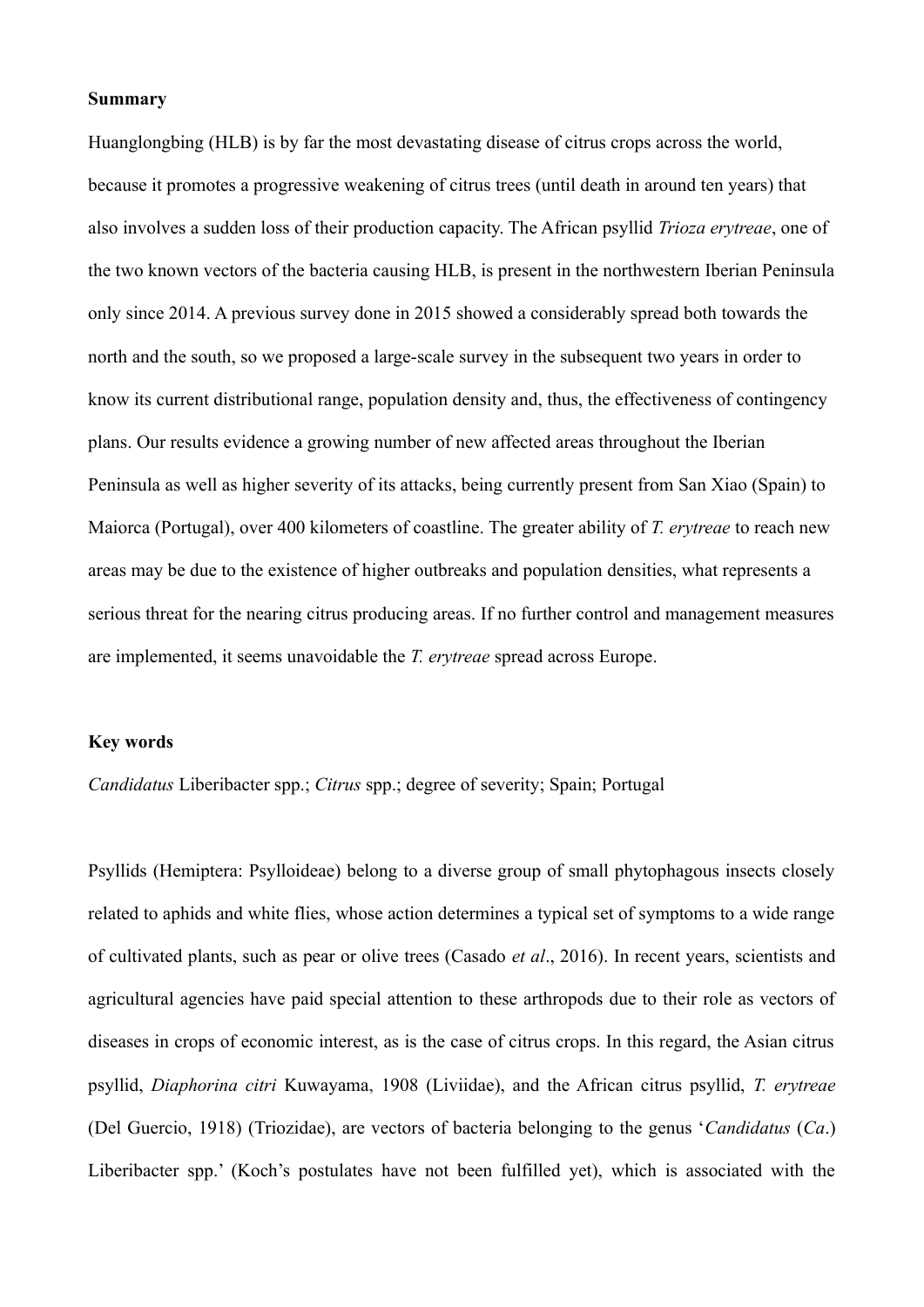disease called citrus huanglongbing (HLB) (citrus greening), by far the most devastating citrus disease worldwide (Duran-Vila and Bové, 2015).

Nowadays, HLB bacteria, vectors and susceptible citrus genotypes are present in most citrus growing regions of the world, with only Australia and the Mediterranean Basin remaining still HLB-free (Duran-Vila and Bové, 2015). However, recent events have raised the alarm in both the Spanish and Portuguese citrus industry. In summer 2014, the first record of the African citrus psyllid took place in both Galicia (northwester Spain) and northern Portugal (Pérez-Otero *et al*., 2015), representing the first time that one HLB's vectors was found in a country of the Mediterranean Basin. The western coast of the Iberian Peninsula presents hundreds of citrus trees located in small scattered orchards and gardens, as well as a suitable climate for the development of the African citrus psyllid, what eventually could become a way for the HLB spread to the nearest citrus growing areas: the Algarve (Portugal) and western Andalusia (Spain). On the other hand, current pest control programs and contingency plans for *T. erytreae* are not giving accurate solutions to this problem, together with the fact that citrus growers and particular gardeners have no training to recognise the pest or they are not fully aware of the harmful effects inherent to both the pest and the disease. Taking into consideration that after the vector arrival to certain area usually occurs the bacteria arrival [(Bové, 2006); (Duran-Vila and Bové, 2013); (Duran-Vila and Bové, 2015)], increased efforts should be done for containing the spread of this pest.

The presence of *T. erytreae* can be easily detected in the field because their nymphs are only found on the underside of leaves, where their activity promotes the formation of typical galls, each one corresponding to a nymph nest. Each nest is characterised by a globular distortion on the upper side of the leaf, corresponding to a concave hollow at the lower part, where the nymph inhabits until it completes their immature development. Once it happens, the adults leave the nests forever, but empty hollows remain clearly visible, being this fact really useful for the early diagnosis of *T. erytreae* (Bové and Duran-Vila, 2016).

Here we report the results of our two-years survey assessing the current status of the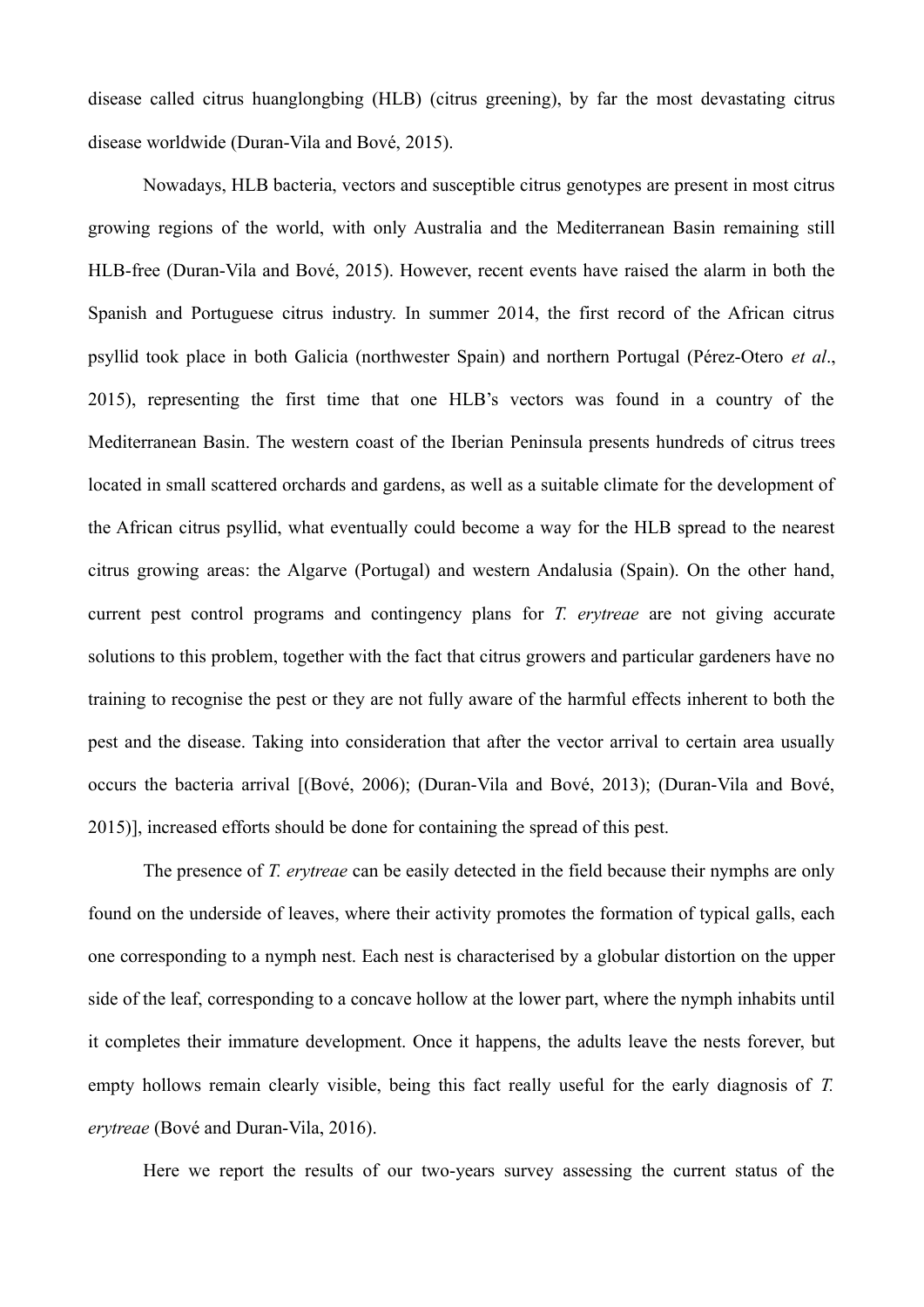populations of *T. erytreae* in the Iberian Peninsula, which covered a large part of the western coastline of Galicia and northern Portugal: from Muros and Noia estuary, where *T. erytreae* was previously detected in 2015 (Bové and Duran-Vila, 2016), to Setúbal towards the south (Portugal) and to San Xiao towards the north (Spain).

This survey was carried out along the western coastal region of the Iberian Peninsula, considering two consecutive years: 2016 and 2017. The first sampling took place in August 2016 and covered from western Galicia to the north of Portugal. It started in Freixo, in the north side of the Muros and Noia estuary (A Coruña, Spain), from where we conducted the samplings both towards the north and the south. The second one was conducted in June 2017 and it was almost exclusively done along the northwestern coastline of Portugal. It started in Aveiro, proceeding in a north-south direction until arriving to Figueira da Foz, from where we moved inward until Coimbra. In order to discard the existence of other isolate outbreaks of the pest in southern regions of Portugal, we additionally surveyed the area surrounding both Lisbon (estuary do Tejo) and Setúbal (estuary do Sado), which are considered as high-risk areas because of their significant freight traffic of citrus fruits and seedlings and because of their proximity to key citrus growing areas in the south of Portugal and Spain.

Samplings were conducted in small commercial orchards as well as in isolated trees located in public or private gardens (see Table). We had into account different types of citrus cultivars, including all the citrus species present in the studied area (in decreasing order of abundance): lemon (*Citrus limon*), sweet orange (*Citrus sinensis*), mandarin (*Citrus reticulata*), sour orange (*Citrus aurantium*), grapefruit (*Citrus paradisi*) and lime (*Citrus aurantifolia*), in this way being able to compare with those results obtained in a previous survey conducted by Bové and Duran-Vila in 2015.

To assess the population density throughout the survey, we considered that a citrus tree was affected by *T. erytreae* when a single psyllid individual or gall was observed, even if the galls were empty. The severity of the attacks caused by the pest was estimated according to our own damage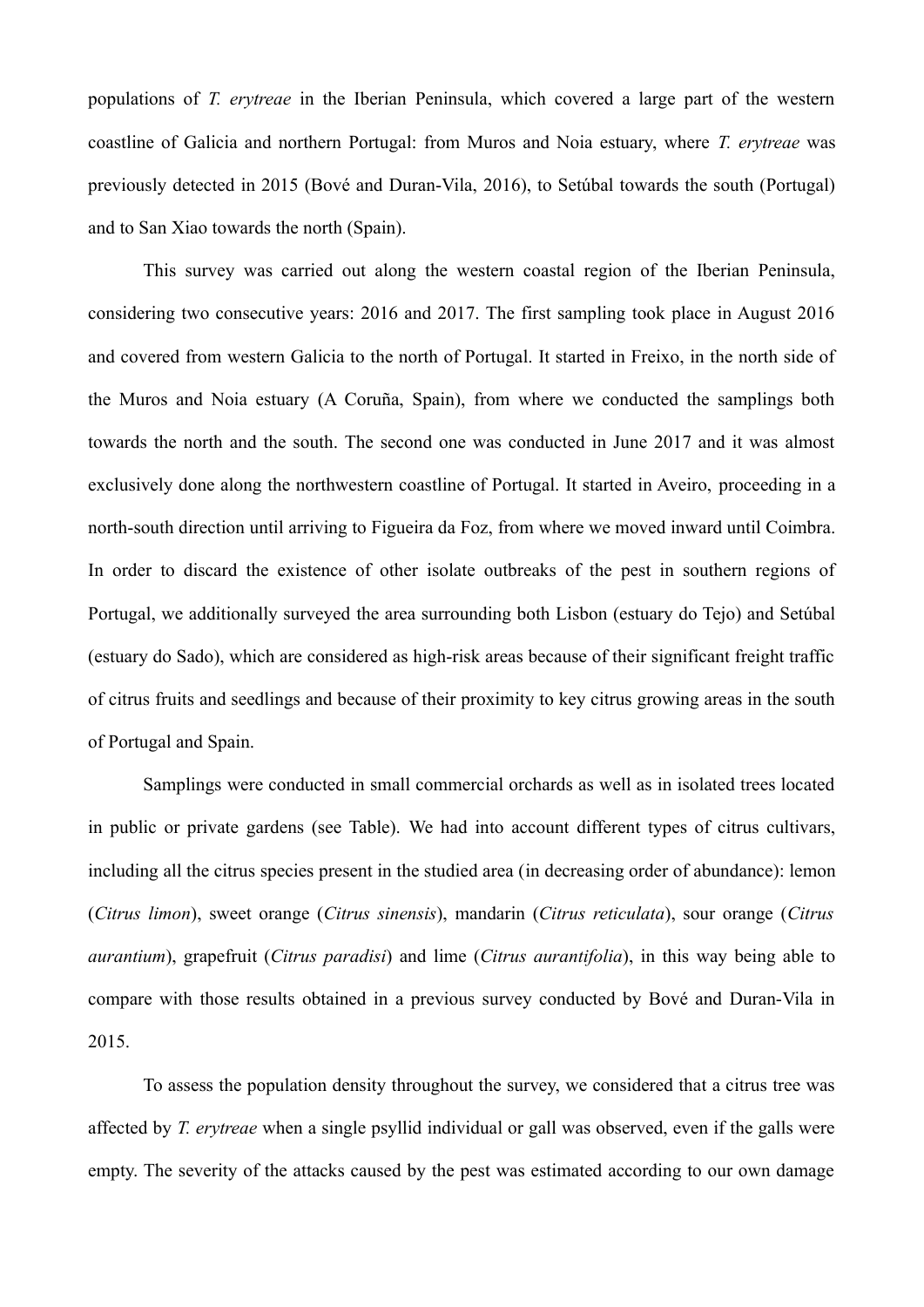assessment scale, which ranged from 0 to 4. The various degrees of severity mean the following:

- 0: There is no evidence of *T. erytreae* adults or their nymphs.
- 1: There are neither evidence of *T. erytreae* adults nor evidence of the nymphs, but typical empty nests are presented (prior infestation occurred) (Figure 1).
- 2: There is a low level of infestation, with only 1-2 leaves in the whole tree being infested (Figure 2A).
- 3: There is a considerable level of infestation, with a high number of shoots being infested and with a large number of galls per leaf (Figure 2B).
- 4: Widespread level of infestation, with almost all shoots being infested and with leaves full of galls (Figure 2C).

The increasing expansion of *T. erytreae* in the Iberian Peninsula was clearly evidenced after the last survey carried out by Duran and Bové in August 2015, when they reported its distributional range from Fisterra (A Coruña, Spain) to Porto (northern Portugal), also highlighting two locations with high degree of infestation: the Muros and Noia estuary, and the mouth of the Miño River (Figure 3). For this reason, we took the municipality of Freixo in A Coruña Province (in the north side of the Muros and Noia estuary) as starting point of our survey in August 2016, conducting the samplings both towards the north and the south in order to determine whether there has been an increase (expansion) or decrease (contention) in the range of distribution of *T. erytreae* (Figure 4), as well as to assess its population density.

In the **first phase of our survey** (August 2016), we found that *T. erytreae* had spread to many areas towards the north, being San Xiao the most northerly point, about 200 km north of Fisterra, where summer shoots of two lemon trees presented high level of incidence (degree 3 of damage). We also found *T. erytreae* in young shoots of lemon and sweet orange trees at intermediate locations between Freixo and San Xiao, which presented different degrees of severity. In Lira, Sofan, Carnota and Fervenza do Ézaro, positive trees presented an intermediate level of infestation (degree 2), whereas in Muros, Tal, Sardiñeiro de Abaixo and Fisterra the extent of the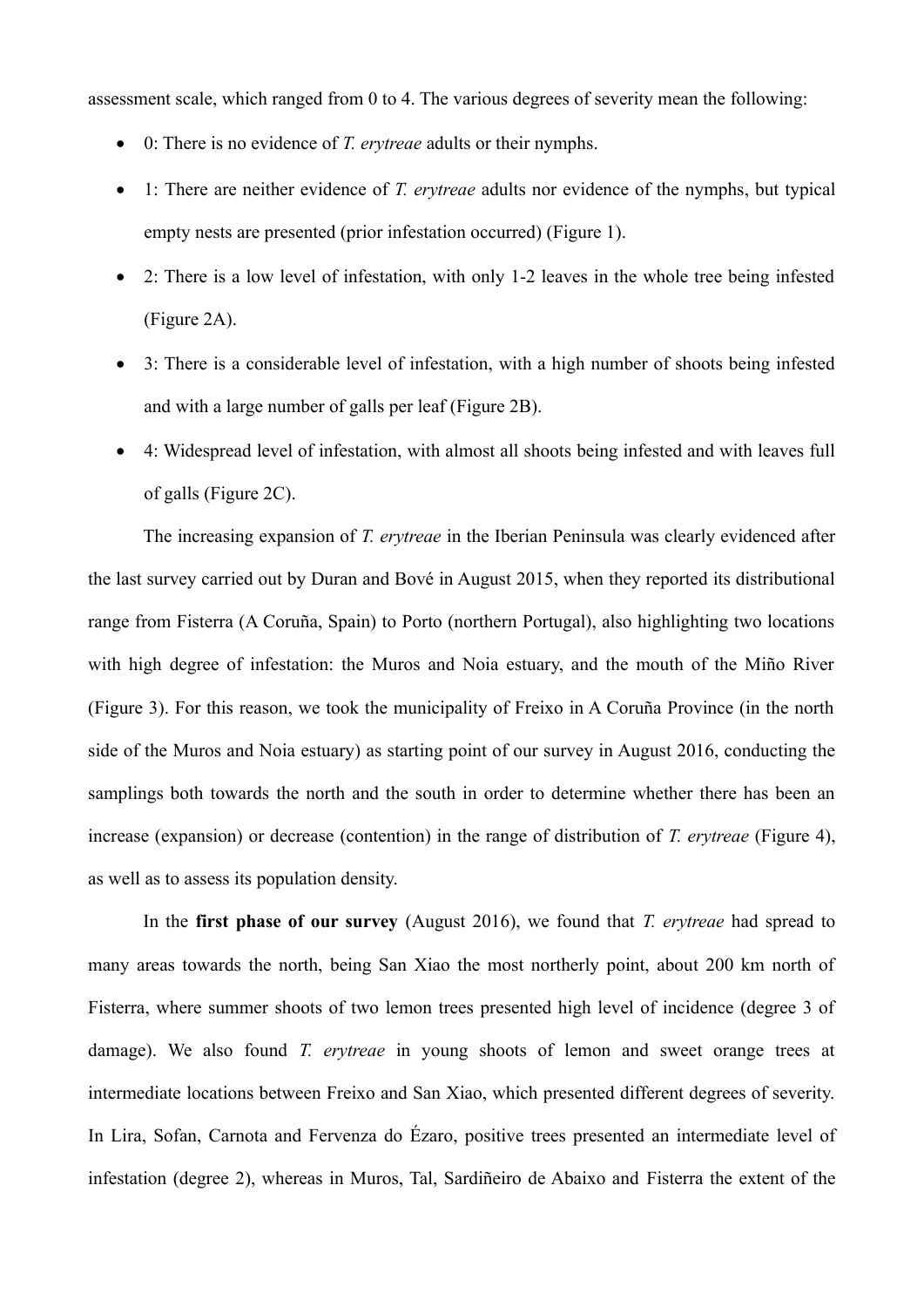infestation was the highest (degree 4). Moreover, in Fisterra we found a greater population density compared to the previous year (August 2015), with a noticeable increase in the number of galls both per leaf and per shoot. On the contrary, several coastal (Mugía and Camariñas) and inland (Tufións, Quintáns, Cebráns and Frixe) municipalities did not presented evidence of infestation (degree 0) (see Table for more information).

Regarding the samplings conducted towards the south of Freixo and along the entire coast of the Pontevedra Province, we found that the degree of severity and the affected citrus tree species varied according to the municipality studied (Table). The most commonly affected species were lemons, followed by sweet oranges, as occurred in Camos, A Guarda and Pía, where we recorded a degree 2 of damage, or Bayona and Tabagón, where we found a degree 3 of damage. By other side, we found the highest degree of incidence (degree 4) throughout the Council of Nigrán, where mandarin trees were also found to be affected by *T. erytreae*.

With reference to the samplings performed in Portugal, we found differences among localities in both the citrus tree species affected and the degree of severity again. Vila Nova de Cerveira, in the south side of the Miño River, was the northerly locality assessed, where we found that spring shoots of several lemon and sweet orange trees presented low level of infestation (degree 1), whereas summer shoots were not affected. On the contrary, in the mouth of the Miño River, particularly in Moledo, young shoots of these two citrus tree species were highly infested in both summer and spring outbreaks (degree 4). As we moved towards the south, another municipalities were found to be affected, including both lemon and sweet orange trees, such as Âncora (degree 2), Carreço (degree 2), Viana do Castelo (degree 2), Darque (degree 2), Marinhas (degree 4), Esposende (degree 4, also found in grapefruit trees), Apúlia (degree 3, also found in mandarin trees), Estela (degree 2), Navais (degree 2), Amorim (degree 2), Vila do Conde (degree 2), Mindelo (degree 2), Porto (degree 3), Sobral and Ovar (degree 2), and Aveiro (degree 3). No evidences were found in other southern places, that is, Aveiro was the southerly locality affected in the first phase of the survey.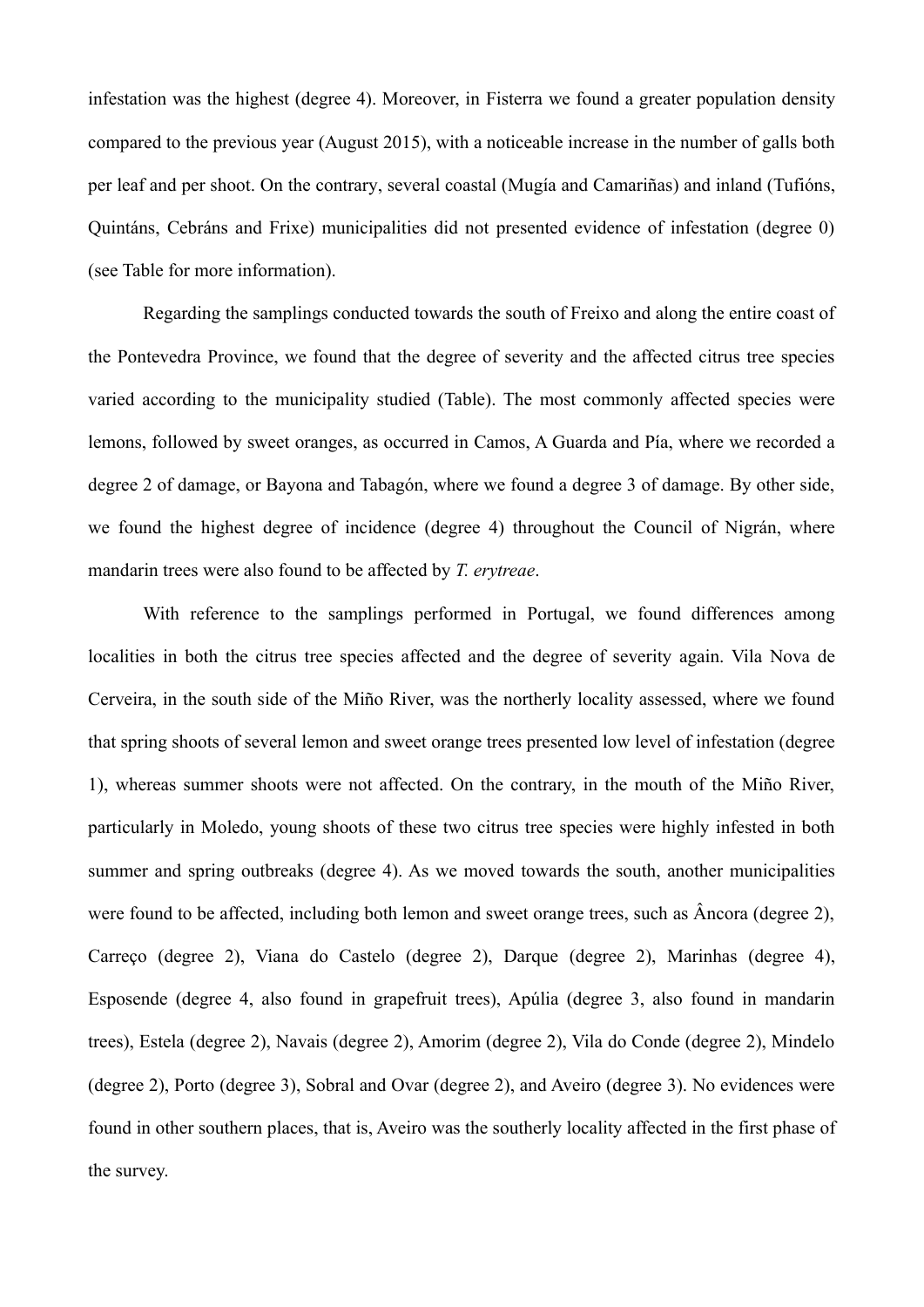The **second phase of the survey** (June 2017) was resumed in Aveiro, the southerly point at which the pest was present in the preceding year. This time we found the highest degree of damage in both lemon and mandarin trees located in Aveiro (degree 4), in which there were present higher numbers of eggs, nymphs and adults per shoot in comparison to 2016. As the survey progressed towards the south, we found another locations being affected: Gafanha do Carmo (degree 2 in both lemon and mandarin trees located in a mixed orchard), Gafanha da Boa Hora (degree 2 in lemon, sweet orange and mandarin trees), Poço da Cruz (degree 1, only in two sweet orange trees) and Mira (degree 3 in one lemon tree) (Figure 5). From that point onwards, no other locations were found to be affected, such as Cabeço de Mira, São Caetano, Tocha, Bon Sucesso and Tavarede (Table).

Because the proximity of Coimbra, a leader producer of citrus seedlings and a substantial exporter of a great variety of citrus fruits, we also took the area between Figueira da Foz and Coimbra into consideration. Only in Maiorca we found one isolated sour orange tree likely affected by *T. erytreae*, which showed very recent galls with no signs of nymphs or adults, being this the southerly point in which *T. erytreae* was recoded; whereas the other studied localities were free: Vila Verde, Montemor-o-Velho, Meãs, Tentúgal, São Martinho de Árvore, São João do Campo, and Coimbra (Figure 5). Nor did we find any evidence of the pest in the area surrounding Lisbon and Setúbal, such as in Montijo, Jardia (tree nursery) or the municipality of Setúbal, thereby ruling out the existence of other isolate outbreaks of the pest in southern regions of the Iberian Peninsula. See Table for more detailed description of each mentioned location.

Considering that Porto was the southerly affected locality in 2015 (Durán and Bové, 2016), the information presented here confirms that *T. erytreae* is currently spreading towards the south at high speed. This pest is already spread from San Xiao (Spain) to Maiorca (Portugal), for some 450 km of coast between Spain and Portugal, so in just two years *T. erytreae* has reached many new areas and with higher population density, suggesting higher spreading speed than in previous years, which is probably due to higher and more geographically dispersed number of outbreaks.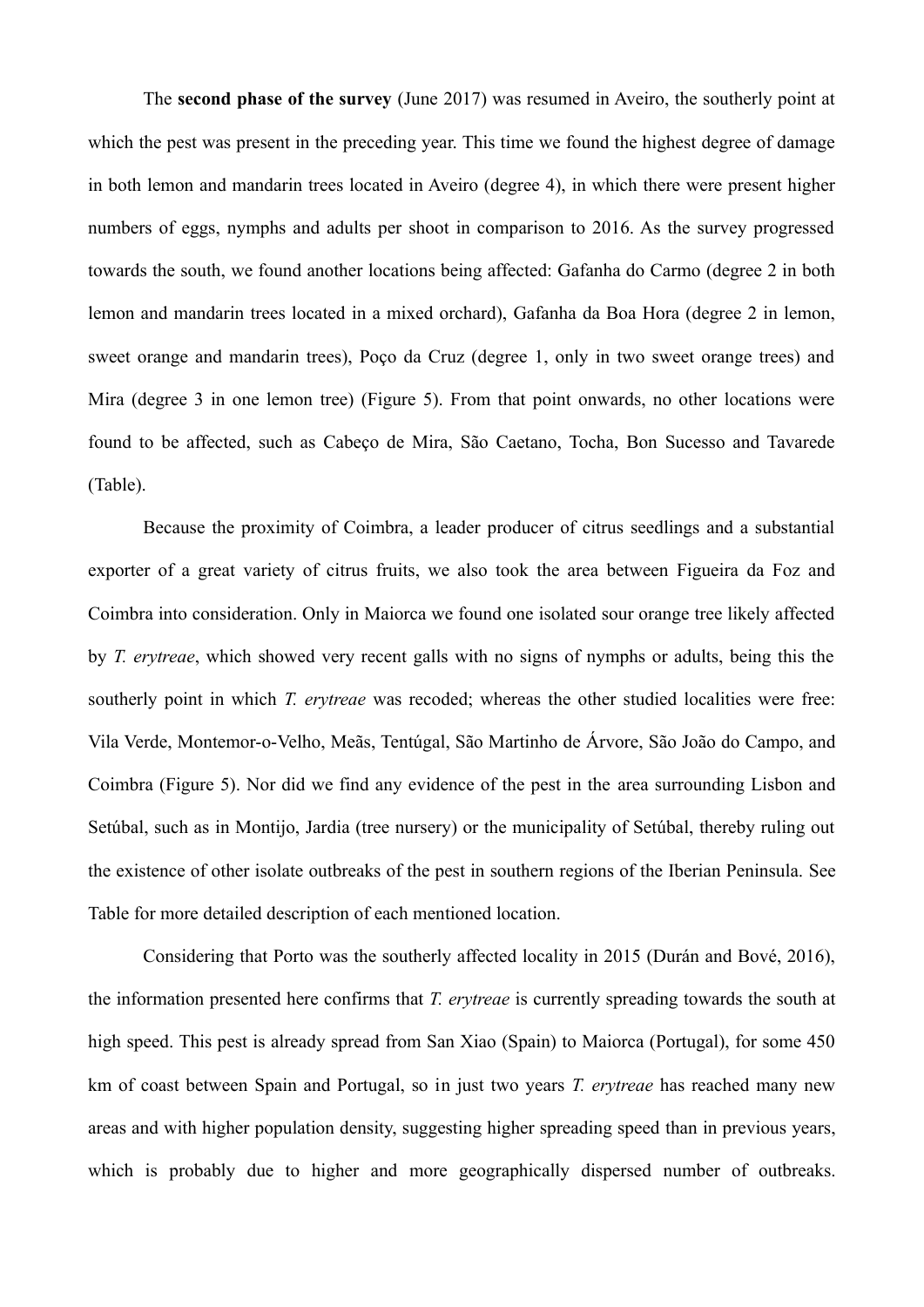Furthermore, Maiorca is just a few kilometers from Coimbra (around 30) and to approximately 400 km of the main citrus producing in Spain and Portugal, what could represents a serious threat for many other producing areas. If no further control and management measures are implemented, it seems unavoidable the *T. erytreae* spread throughout the Iberian Peninsula.

### **Acknowledgements**

We want to thank the financial support given by the research project ADI-PP.PEI.IDF201601.3, 80% of which is part-financing by the European Regional Development Fund (ERDF).

### **References**

Bové, J.M., 2006. Huanglongbing: a destructive, newly-emerging, century-old disease of citrus. *Journal of Plant Pathology* **88**: 7-37.

Bové, J.M., Duran-Vila, N., 2016. ¿El huanglongbing va a destruir la citricultura mediterránea? *Phytoma* **277**: 18-28.

Casado, G., Romero-Rodríguez, E., Hervalejo, A., González-Chimeno, A.B., Arenas, F.J., 2016. Las psilas (Hemiptera: Psylloidea) de la importancia económica en la hortofruticultura española. *Agrícola Vergel* **397**: 325-332.

Duran-Vila, N., Bové, J.M., 2013. Huanglongbing es la enfermedad más devastadora de los cítricos. *Levante Agrícola* **419**: 340-344.

Duran-Vila, N., Bové, J.M., 2015. Citrus HLB is an emerging disease transmitted by psyllid vectors. Can it be prevented? If not, can it be managed? International Centre for Advanced Mediterranean Agronomic Studies. *Watch letter* **33**: 9pp.

Pérez-Otero, P., Mansilla, J.P., de Estal, P., 2015. Detección de la psila africana de los cítricos, *Trioza erytreae* (Del Guercio, 1918) (Hemiptera: Psylloidea: Triozidae), en la Península Ibérica. *Arquivos Entomoloxicos* **13**: 119-122.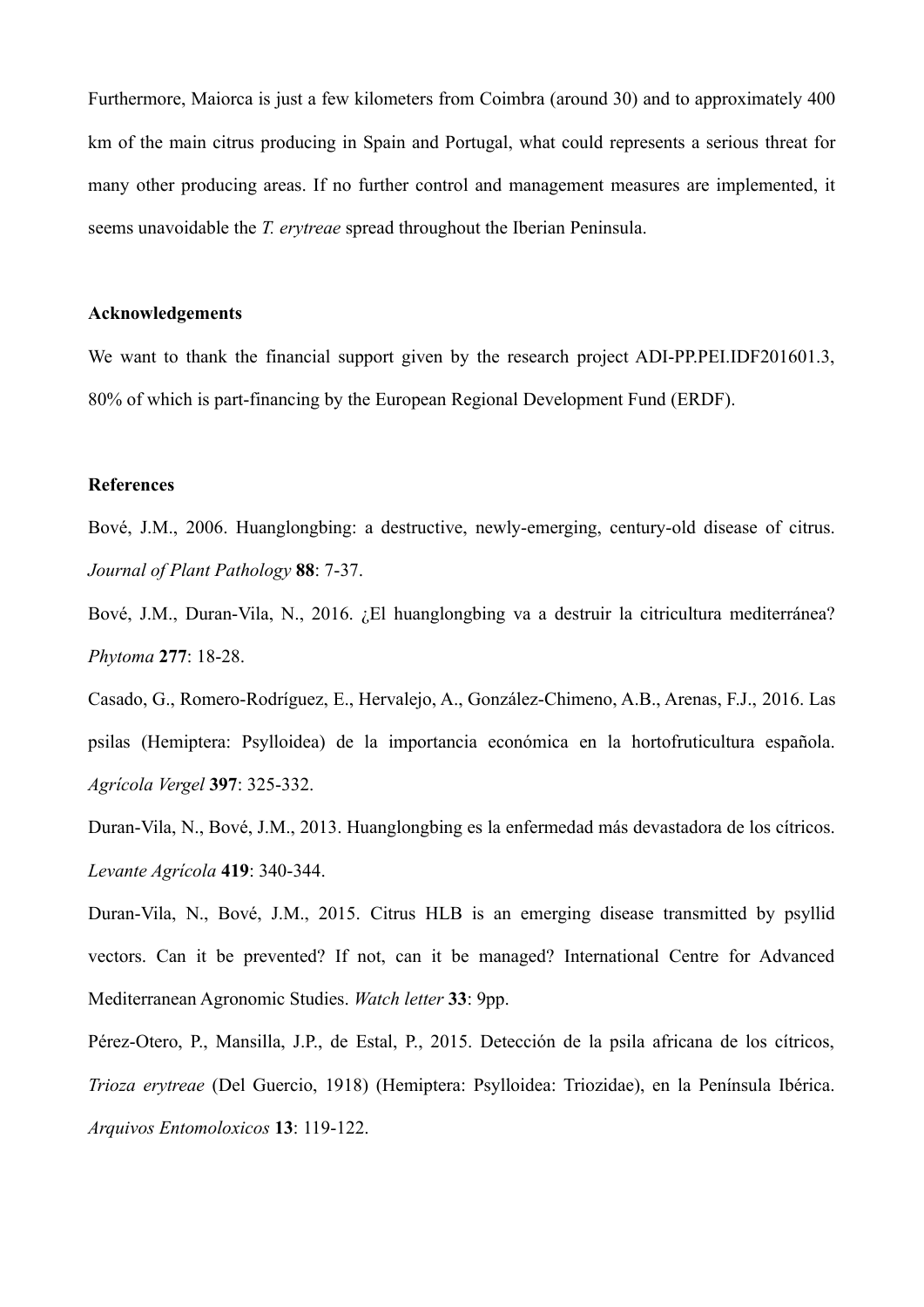Figure 1: Underside of an orange leaf showing empty nests, here considered as degree 1 of damage. Modified imagen of that which was published by J. Bové in 2015.

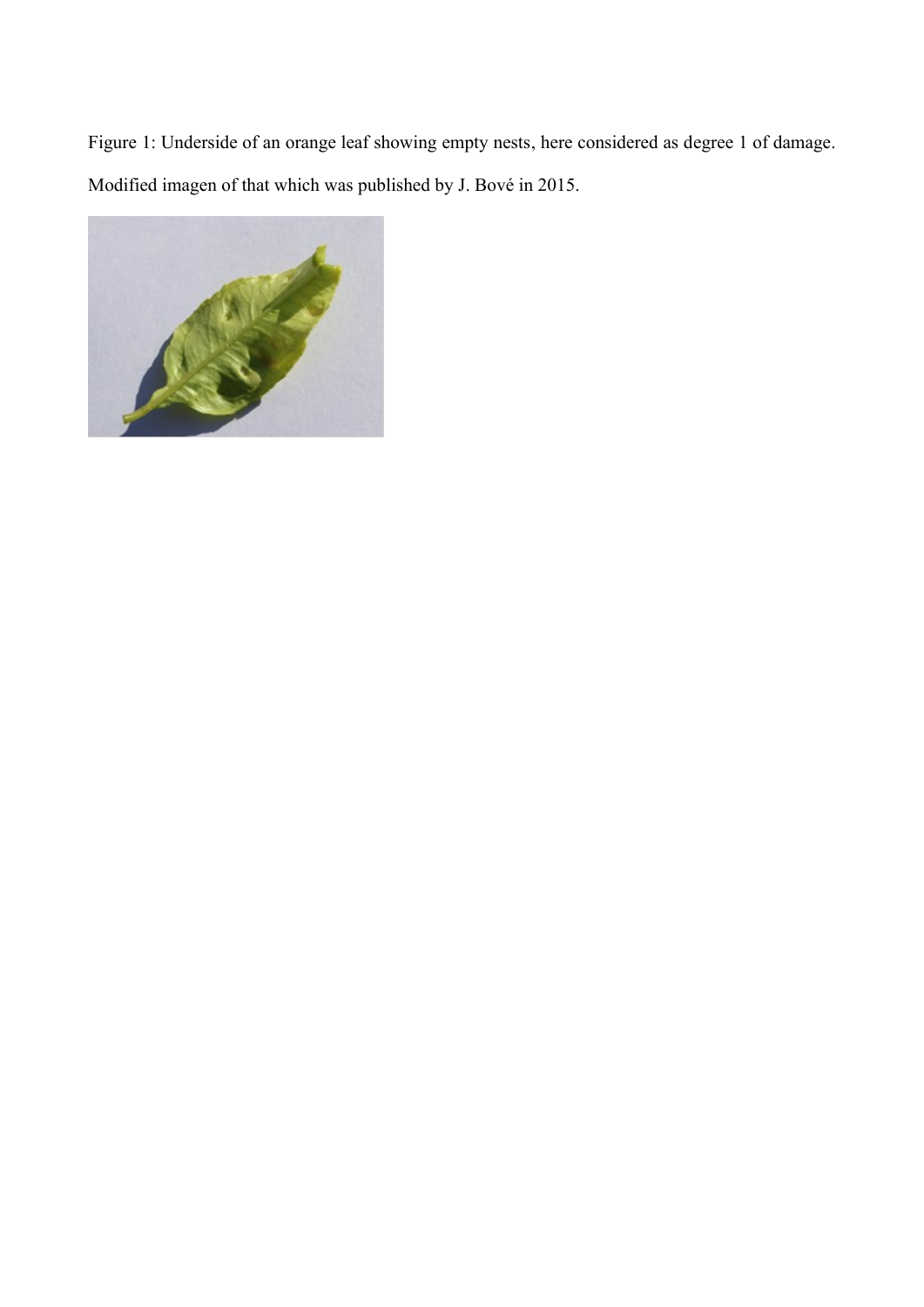Figure 2: Degrees of damage 2 (A), 3 (B) and 4 (C). In the figure 2A we can see a shoot presenting nymphs inside the nests. In the 2B, a large number of eggs and galls in a fresh shoot of lemon tree. In the 2C, single adult of *T. erytreae* on the upper side of citrus leaves presenting many galls. Authors: F.J. Arenas-Arenas and A. Hervalejo.

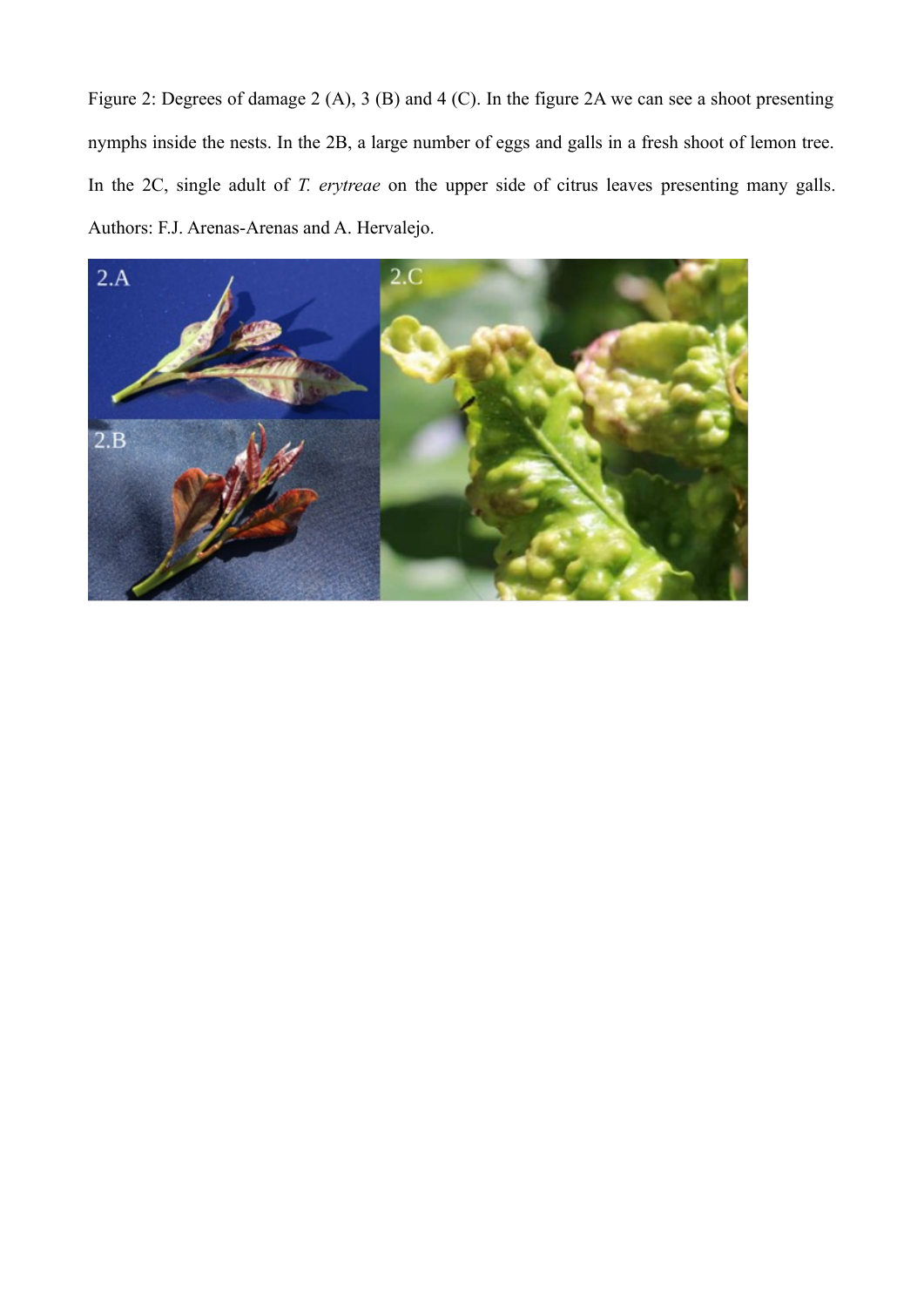Figure 3: Status of *T. erytreae* in the northwest coastline of Spain and Portugal in 2015. Source image: Google Earth.

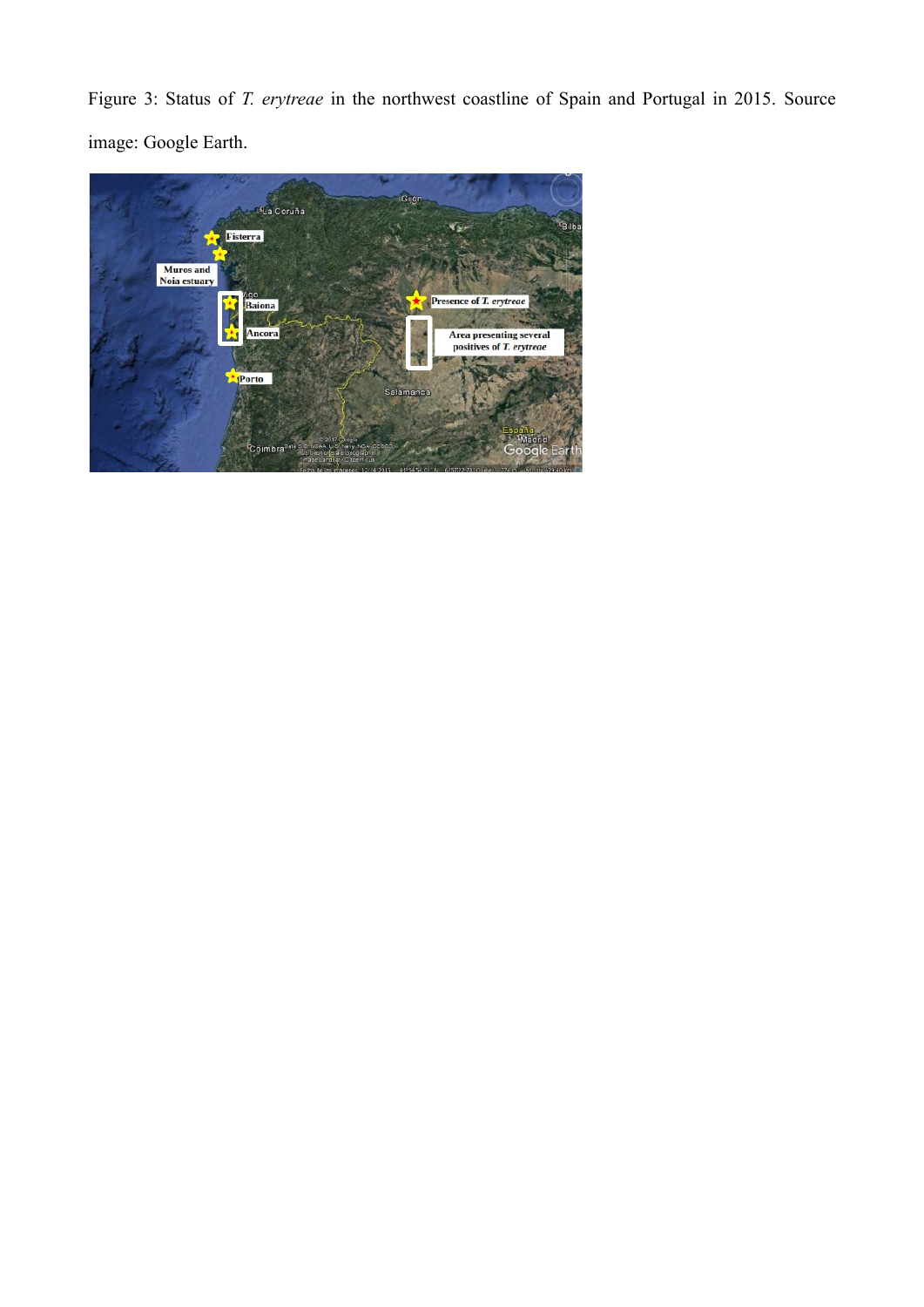Figure 4: Status of *T. erytreae* in the northwest coastline of Spain and Portugal in August 2016. Source image: Google Earth.

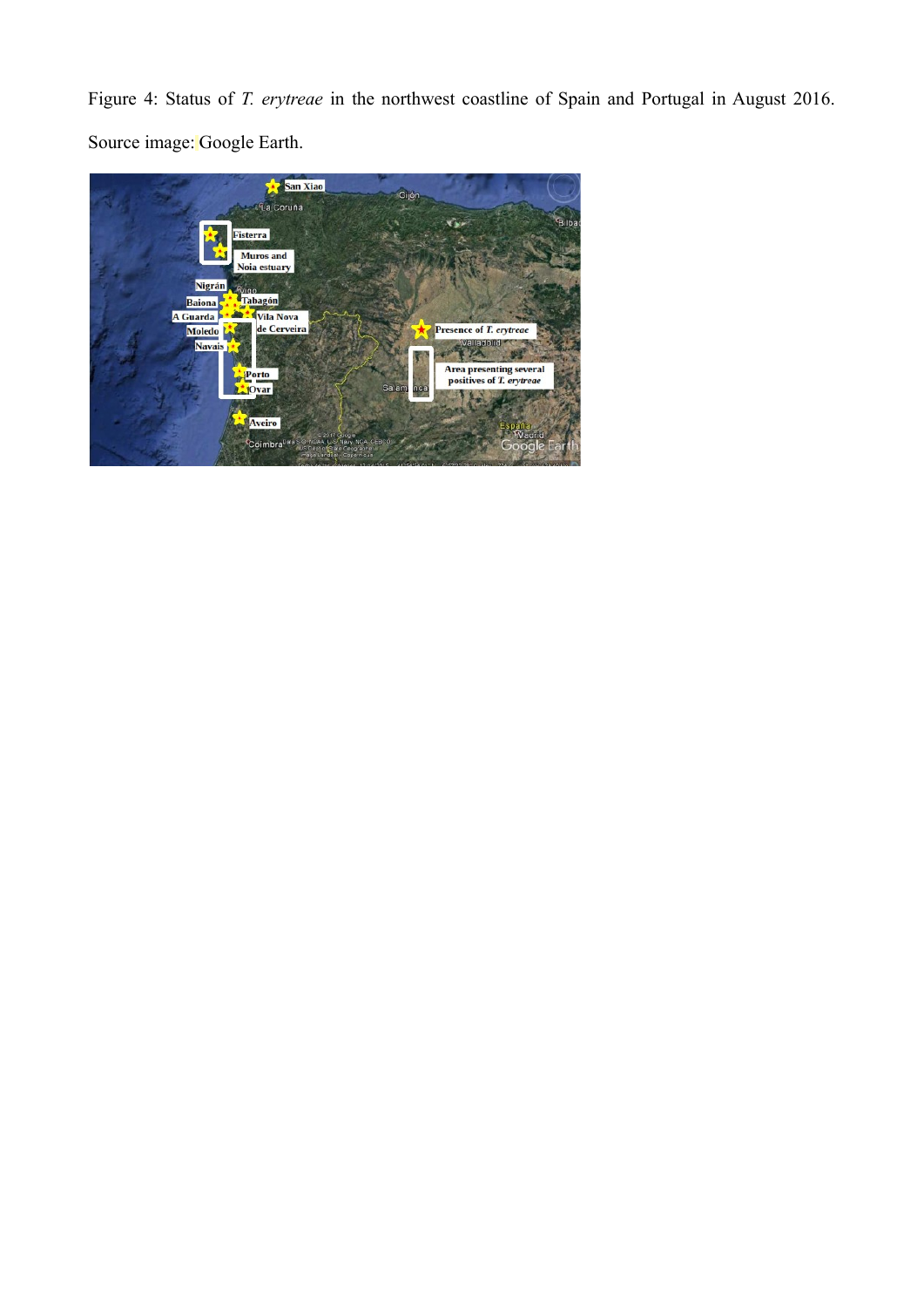Figure 5: Status of *T. erytreae* along the Portuguese coastline, from Figueira da Foz to Coimbra, and in the Lisbon and Setúbal estuaries. Source image: Google Earth.

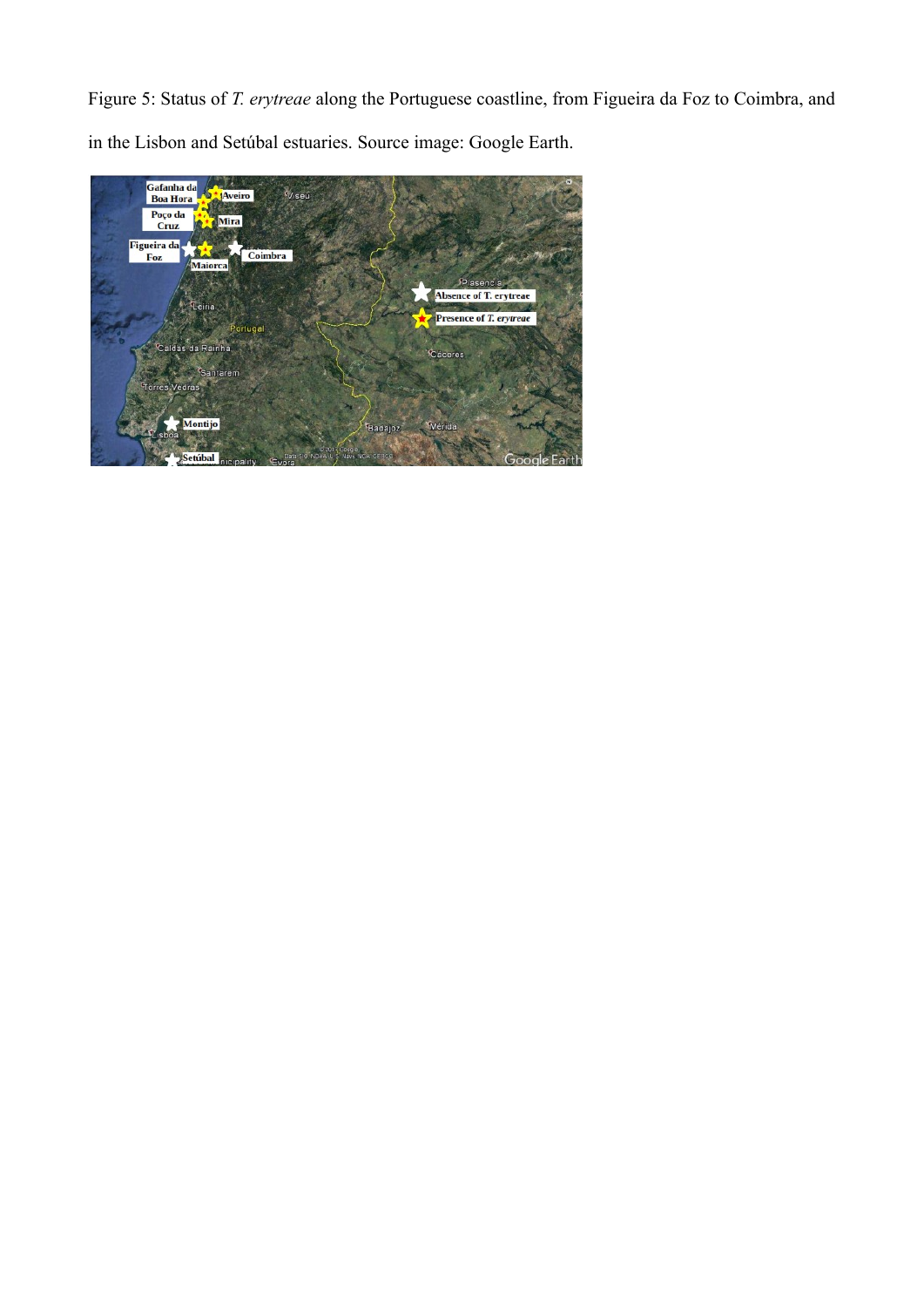| <b>YEAR</b> | <b>SECTION</b>                         | <b>LOCALITY</b>       | <b>CITRUS SPECIES ASSESSED</b><br>$\mathbf{D}$   |
|-------------|----------------------------------------|-----------------------|--------------------------------------------------|
| 2016        | San Xiao - Freixo (A Coruña)           | San Xiao              | C. limon                                         |
|             |                                        | Camariñas             | C. limon                                         |
|             |                                        | Tufións               | C. limon                                         |
|             |                                        | Cebráns               | C. limon, C. aurantium                           |
|             |                                        | Vilar de Sobremonte   | C. limon, C. aurantium                           |
|             |                                        | Muxia                 | C. limon                                         |
|             |                                        | Frixe                 | C. limon, C. aurantium                           |
|             |                                        | Fisterra              | C. limon, C. sinensis                            |
|             |                                        | Sardiñeiro            | C. limon                                         |
|             |                                        | Cee                   | C. aurantium                                     |
|             |                                        | Ézaro                 | C. limon, C. aurantium                           |
|             |                                        | Carnota               | C. limon                                         |
|             |                                        | Sofan                 | C. limon                                         |
|             |                                        | Lira                  | C. limon                                         |
|             |                                        | Muros                 | C. limon, C. sinensis                            |
|             |                                        | Tal                   | C. limon; C. sinensis                            |
|             |                                        | Freixo                | C. limon, C. sinensis                            |
|             |                                        | Quintáns              | C. aurantium                                     |
|             | Camos - Tabagón (Pontevedra)           | Camos                 | C. aurantium                                     |
|             |                                        | Nigrán                | C. limon, C. reticulata, C. aurantium            |
|             |                                        | Baiona                | C. aurantium                                     |
|             |                                        | A Guarda              | C. limon, C. sinensis                            |
|             |                                        | Pías                  | C. limon, C. aurantium                           |
|             |                                        | Tabagón               | C. limon, C. aurantium                           |
|             | Vila Nova de Cerveira - Aveiro (Portu- |                       |                                                  |
|             | gal)                                   | Vila Nova de Cerveira | C. limon, C. sinensis                            |
|             |                                        | Moledo                | C. limon, C. sinensis                            |
|             |                                        | Âncora                | C. limon, C. aurantium                           |
|             |                                        | Carreço               | C.aurantium, C. reticulata                       |
|             |                                        | Viana do Castelo      | C. limon, C.aurantium                            |
|             |                                        | Darque                | C. limon, C. sinensis, C. reticulata, C.paradisi |
|             |                                        | Santana               | C. limon                                         |
|             |                                        | Esposende             | C. limon, C. sinensis, C. reticulata, C.paradisi |
|             |                                        | Apúlia                | C. limon, C. reticulata, C. aurantium            |
|             |                                        | Estela                | C. limon                                         |
|             |                                        | Navais                | C. limon                                         |
|             |                                        | Amorim                | C. limon, C. reticulata, C. aurantium            |
|             |                                        | Vila do Conde         | C. limon                                         |
|             |                                        | Mindelo               | C. limon                                         |
|             |                                        | Porto                 | C. sinensis, C. aurantium                        |
|             |                                        | Sobral/Ovar           | C. limon                                         |
|             |                                        | Aveiro                | C. limon                                         |
| 2017        | Aveiro - Figueira da Foz               | Aveiro                | C. limon, C. reticulata                          |
|             |                                        | Gafanha do Carmo      | C. limon, C. sinensis                            |
|             |                                        | Gafanha da Boa Hora   | C. limon, C. sinensis, C. reticulata             |
|             |                                        | Poço da Cruz          | C. sinensis                                      |

Table: Studied localities throughout the two-year survey.